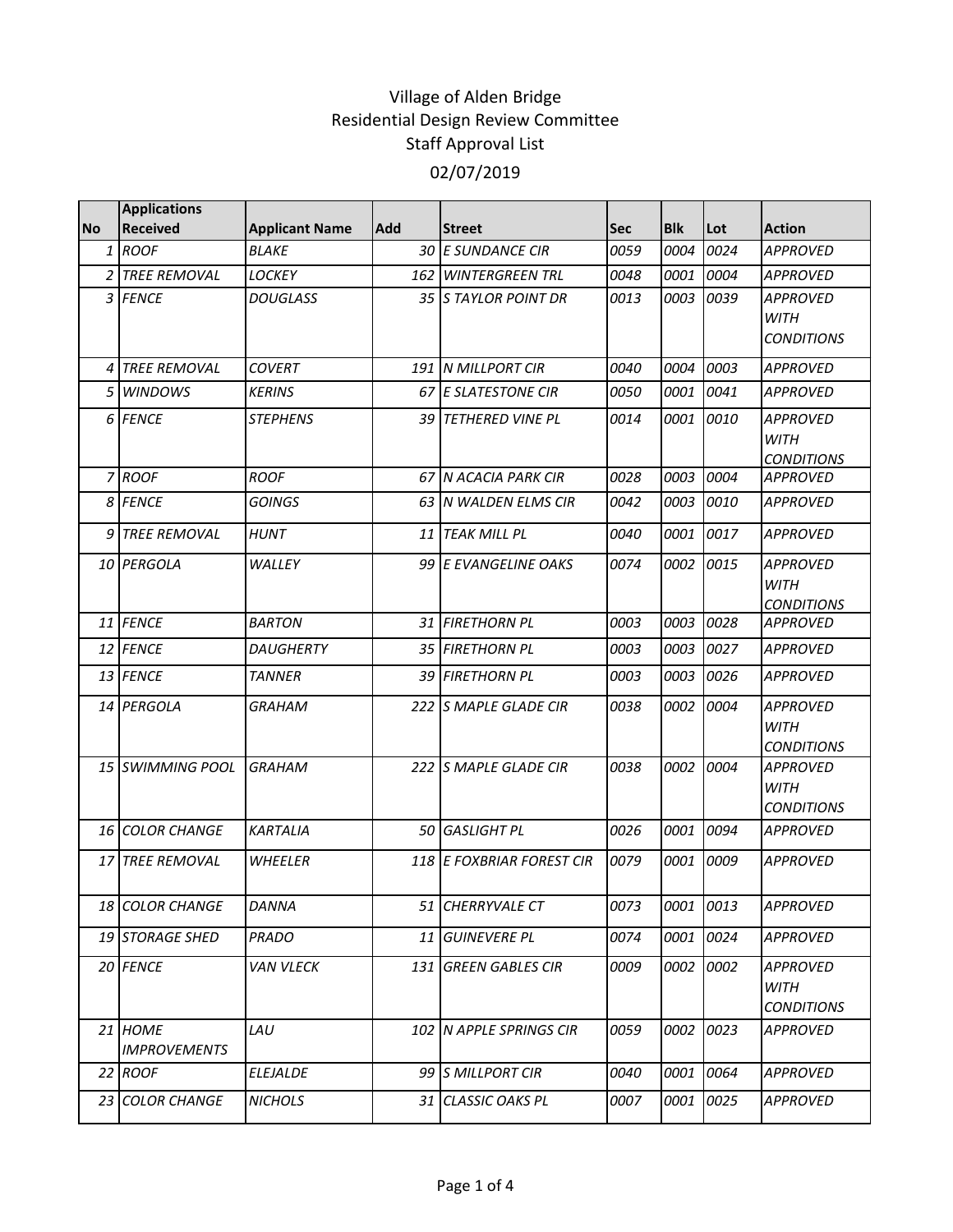|           | <b>Applications</b>    |                       |            |                          |             |            |      |                                                     |
|-----------|------------------------|-----------------------|------------|--------------------------|-------------|------------|------|-----------------------------------------------------|
| <b>No</b> | <b>Received</b>        | <b>Applicant Name</b> | <b>Add</b> | <b>Street</b>            | <b>Sec</b>  | <b>Blk</b> | Lot  | <b>Action</b>                                       |
|           | 24 ROOF                | SIMS                  |            | 99 S VERANDA RIDGE DR    | 0069        | 0001       | 0033 | <b>APPROVED</b>                                     |
|           | 25 TREE REMOVAL        | <b>DAVENPORT</b>      |            | 75 IN VERANDA RIDGE DR   | 0069        | 0001       | 0039 | <b>APPROVED</b>                                     |
|           | 26 ROOF                | <b>MARTIN</b>         |            | 15 E NEW AVERY PL        | 0026        | 0001       | 0032 | <b>APPROVED</b>                                     |
|           | 27 ROOF                | <b>TOWNSEND</b>       |            | 103 ASCOT WAY CT         | 0070        | 0001       | 0077 | <b>APPROVED</b>                                     |
|           | 28 TREE REMOVAL        | <b>VAN RENSBURG</b>   |            | 3 W COTTAGE GREEN ST     | 0035        | 0003       | 0018 | <b>APPROVED</b>                                     |
|           | 29 FENCE               | <b>VEACH</b>          |            | 26 GINGER BAY PL         | 0003        | 0003       | 0042 | <b>APPROVED</b>                                     |
|           | 30 ROOF                | <b>SCHIRO</b>         | 30         | <b>ALMOND BRANCH PL</b>  | 0057        | 0002       | 0027 | <b>APPROVED</b>                                     |
|           | 31 WINDOWS             | <b>HEINLE</b>         | 42         | <b>VALLEY MEAD PL</b>    | 0076        | 0001       | 0036 | <b>APPROVED</b>                                     |
|           | 32 ROOF                | <b>MABREY</b>         |            | 11 IN MERRYWEATHER CIR   | 0082        | 0001       | 0037 | <b>APPROVED</b>                                     |
|           | 30 FENCE               | <b>RIAR</b>           | 30         | <b>CLINGSTONE PL</b>     | 0050        | 0001       | 0063 | <b>APPROVED</b><br><b>WITH</b><br><b>CONDITIONS</b> |
|           | <b>34 TREE REMOVAL</b> | <b>KRAIL</b>          | 104        | E GREENHILL TERRACE      | 0087        | 0002       | 0005 | <b>APPROVED</b>                                     |
|           | 35 FENCE               | <b>GUSTITIS</b>       |            | 26 CLINGSTONE PL         | <i>0050</i> | 0001       | 0062 | <b>APPROVED</b><br><b>WITH</b><br><b>CONDITIONS</b> |
|           | 36 FENCE               | <b>INGRAM</b>         |            | 43 IN VERANDA RIDGE DR   | 0069        | 0001       | 0047 | <b>APPROVED</b><br><b>WITH</b><br><b>CONDITIONS</b> |
|           | 37 FENCE               | <b>SCHAMING</b>       | 46         | <b>WINDBLUFF CT</b>      | 0005        | 0001       | 0045 | <b>APPROVED</b>                                     |
|           | 38 COLOR CHANGE        | <b>WOITT</b>          |            | 11 FOREST PERCH PL       | 0093        | 0001       | 0024 | <b>APPROVED</b>                                     |
|           | 39 FENCE               | <i>CALLIHAN</i>       | 98         | <b>GRAPE ARBOR CT</b>    | 0054        | 0001       | 0006 | <b>APPROVED</b>                                     |
|           | 40 COLOR CHANGE        | <b>CRAIN</b>          |            | 23 BELCARRA PL           | 0058        | 0003       | 0027 | <b>APROVED</b>                                      |
|           | 41 FENCE               | <b>OMEED</b>          | 7          | <b>SHADY POND PL</b>     | 0001        | 0002       | 0033 | <b>APPROVED</b>                                     |
|           | 42 FENCE               | <b>FEATHERSTON</b>    |            | 70 N WESTWINDS CIR       | 0067        | 0001       | 0027 | <b>APPROVED</b>                                     |
|           | 43 FENCE               | <b>SIXTA</b>          | 62         | N WESTWINDS CIR          | 0067        | 0001       | 0029 | <b>APPROVED</b>                                     |
|           | 44 FENCE               | <b>FRANKLIN</b>       | 66         | N WESTWINDS CIR          | 0067        | 0001       | 0028 | <b>APPROVED</b>                                     |
|           | 45 FENCE               | <b>FISH</b>           |            | 106 N BROOKSEDGE CIR     | 0058        | 0002       | 0014 | <b>APPROVED</b>                                     |
|           | 46 TREE REMOVAL        | <b>SAROSKY</b>        |            | 174 MAPLE PATH PL        | 0037        | 0001       | 0001 | <b>APPROVED</b>                                     |
|           | 47 FENCE               | <b>GRISAFE</b>        |            | 151 N WHISTLERS BEND CIR | 0081        | 0002       | 0006 | <b>APPROVED</b>                                     |
|           | 48 PATIO               | <b>ALLEN</b>          |            | 138 W SLATESTONE CIR     | 0050        | 0002       | 0007 | <b>APPROVED</b>                                     |
|           | 49 STORAGE SHED        | ALLEN                 | 138        | <b>W SLATESTONE CIR</b>  | 0050        | 0002       | 0007 | <b>APPROVED</b>                                     |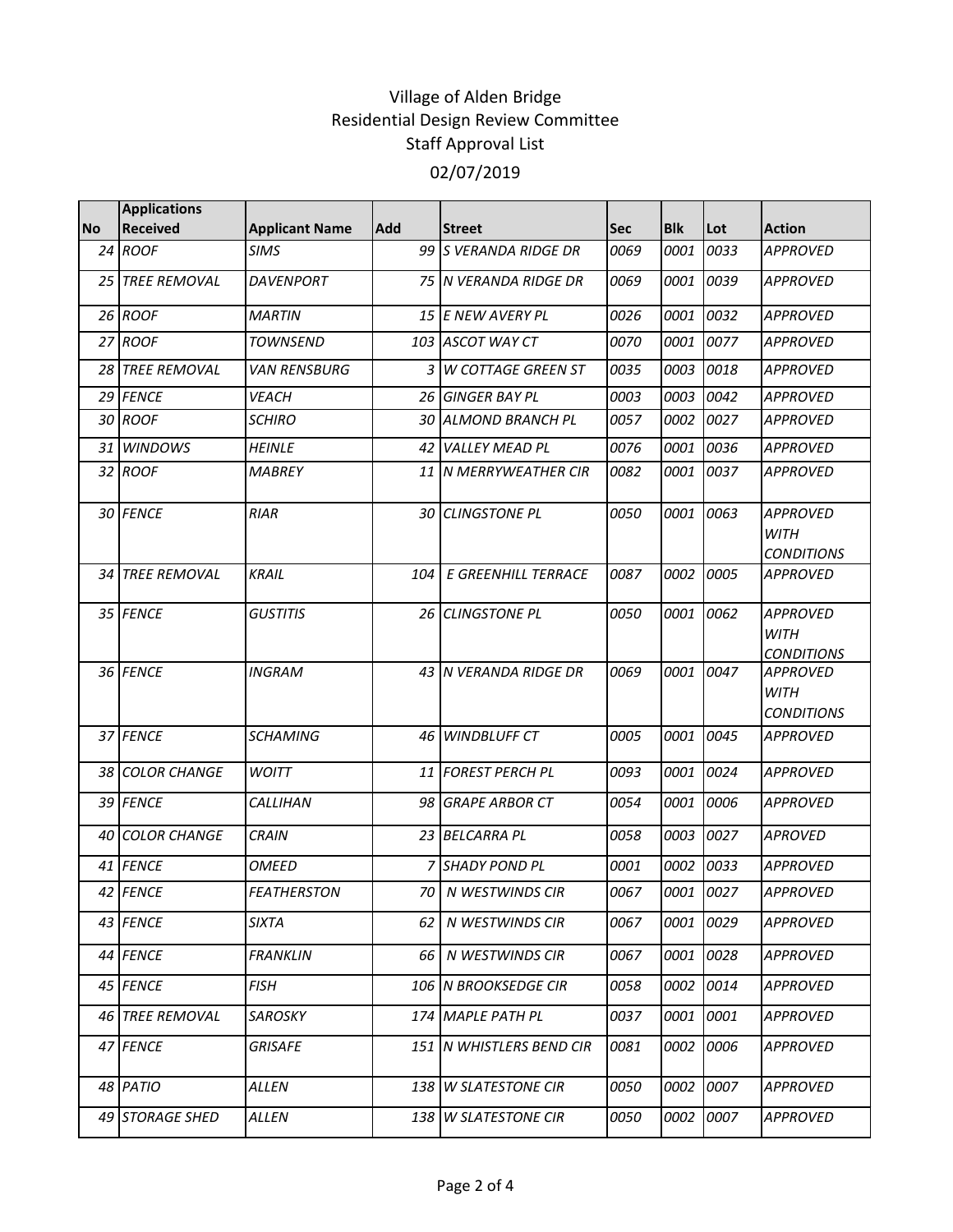|           | <b>Applications</b>    |                       |            |                         |            |            |      |                                                     |
|-----------|------------------------|-----------------------|------------|-------------------------|------------|------------|------|-----------------------------------------------------|
| <b>No</b> | <b>Received</b>        | <b>Applicant Name</b> | <b>Add</b> | <b>Street</b>           | <b>Sec</b> | <b>Blk</b> | Lot  | <b>Action</b>                                       |
|           | 50 PATIO COVER         | WILLIAMS              |            | 39 N BELLFAIR PL        | 0053       | 0001       | 0047 | <b>APPROVED</b><br><b>WITH</b><br><b>CONDITIONS</b> |
|           | 51 ROOF                | <b>SHAFFER</b>        |            | 95 W ARDSLEY SQUARE PL  | 0070       | 0001       | 0075 | <b>APPROVED</b>                                     |
|           | <b>52 TREE REMOVAL</b> | <b>KANKANAMEGE</b>    |            | 6 VISTA MILL PL         | 0011       | 0001       | 0020 | <b>APPROVED</b>                                     |
|           | 53 DRIVEWAY            | <b>ISBELL</b>         | 15         | <b>ARCHBRIAR PL</b>     | 0003       | 0001       | 0032 | <b>APPROVED</b>                                     |
|           | 54 FENCE               | <b>AGUILANIEDO</b>    |            | 59 W GASLIGHT PL        | 0026       | 0001       | 0086 | <b>APPROVED</b><br><b>WITH</b><br><b>CONDITIONS</b> |
|           | 55 ROOF                | <b>MONCRIEF</b>       |            | 66 E FOXBRIAR CIR       | 0079       | 0001       | 0022 | <b>APPROVED</b>                                     |
|           | 56 ROOF                | <b>LOFGREN</b>        |            | 15 WINTERGRASS PL       | 0041       | 0001       | 0004 | <b>APPROVED</b>                                     |
|           | 57 WINDOWS             | <b>DAVENPORT</b>      |            | 2 E COTTAGE GREEN ST    | 0035       | 0004       | 0001 | <b>APPROVED</b>                                     |
|           | 58 TREE REMOVAL        | <b>HONEYCUTT</b>      |            | 22 PINERY RIDGE PL      | 0014       | 0002       | 0006 | <b>APPROVED</b>                                     |
|           | 59 COLOR CHANGE        | <b>BURGESS</b>        | 144        | <b>S WINTERPORT CIR</b> | 0005       | 0001       | 0011 | <b>APPROVED</b>                                     |
|           | <b>60 TREE REMOVAL</b> | MACDOUGAL             | 10         | <b>WOODED BROOK DR</b>  | 0012       | 0001       | 0037 | <b>APPROVED</b>                                     |
|           | 61 FENCE               | MACDOUGAL             |            | 10 WOODED BROOK DR      | 0012       | 0001       | 0037 | <b>APPROVED</b><br><b>WITH</b><br><b>CONDITIONS</b> |
|           | 62 FENCE               | <b>MONCRIEF</b>       |            | 66 E FOXBRIAR CIR       | 0079       | 0001       | 0022 | <b>APPROVED</b>                                     |
|           | 63 FENCE               | <b>SCHNEIDER</b>      |            | 14 WOODED BROOK DR      | 0012       | 0001       | 0036 | <b>APPROVED</b><br><b>WITH</b><br><b>CONDITIONS</b> |
|           | 64 FENCE               | <b>SIMMONS</b>        |            | 75   W LAURELHURST CIR  | 0045       | 0001       | 0023 | <b>APPROVED</b>                                     |
|           | 65 FENCE               | <b>OKEEFFE</b>        |            | 15 LONG HEARTH PL       | 0005       | 0002       | 0040 | <b>APPROVED</b>                                     |
|           | 66 FIREPLACE           | <b>TINSLEY</b>        |            | 11 IN BENTON WOODS CIR  | 0043       | 0001       | 0007 | <b>APPROVED</b><br><b>WITH</b><br><b>CONDITIONS</b> |
|           | 67 PATIO COVER         | TINSLEY               |            | 11   N BENTON WOODS CIR | 0043       | 0001       | 0007 | <b>APPROVED</b><br><b>WITH</b><br><b>CONDITIONS</b> |
|           | 68 FENCE               | <b>BEATTIE</b>        |            | 115 S MILLPORT CIR      | 0040       | 0001       | 0068 | <b>APPROVED</b><br>WITH<br><i>CONDITIONS</i>        |
|           | 69 PATIO COVER         | <b>MCGARTH</b>        |            | 35 LYRELEAF PL          | 0039       | 0001       | 0009 | <b>APPROVED</b><br>WITH<br><b>CONDITIONS</b>        |